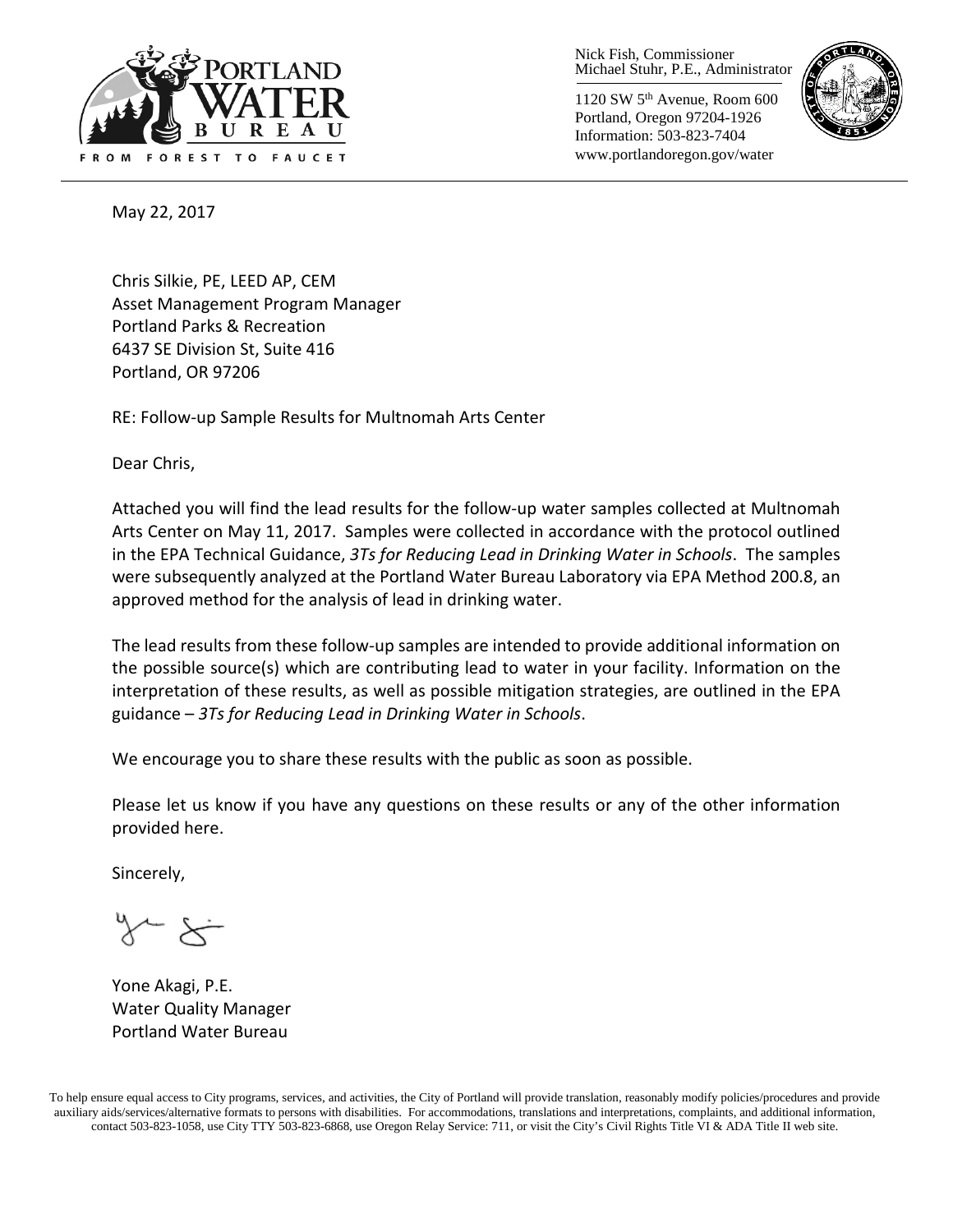

# **Portland Water Bureau Laboratory Report**

**OR 100014**

#### **Multnomah Arts Center**

|            |                                  |                  |                  | Lead   |                          |
|------------|----------------------------------|------------------|------------------|--------|--------------------------|
| <b>PWB</b> |                                  | <b>Date</b>      | <b>Time</b>      | Result |                          |
|            | Sample ID   Location Description | <b>Collected</b> | <b>Collected</b> | (ppb)  | <b>Sample Type</b>       |
| BB88850    | <b>RM 7 Sink (1-7-SINK-1)</b>    | 5/11/2017        | 8:40:00 AM       | 13.4   | <b>First Draw Sample</b> |
|            | BB88851   RM 7 Sink (1-7-SINK-1) | 5/11/2017        | 8:41:00 AM       | 9.27   | 30 Second Flowing Sample |
| BB88852    | RM 34 Sink (1-34-SINK-1)         | 5/11/2017        | 8:50:00 AM       | 48.8   | <b>First Draw Sample</b> |
| BB88853    | <b>RM 34 Sink (1-34-SINK-1)</b>  | 5/11/2017        | 8:51:00 AM       | 6.6    | 30 Second Flowing Sample |

ppb = parts per billion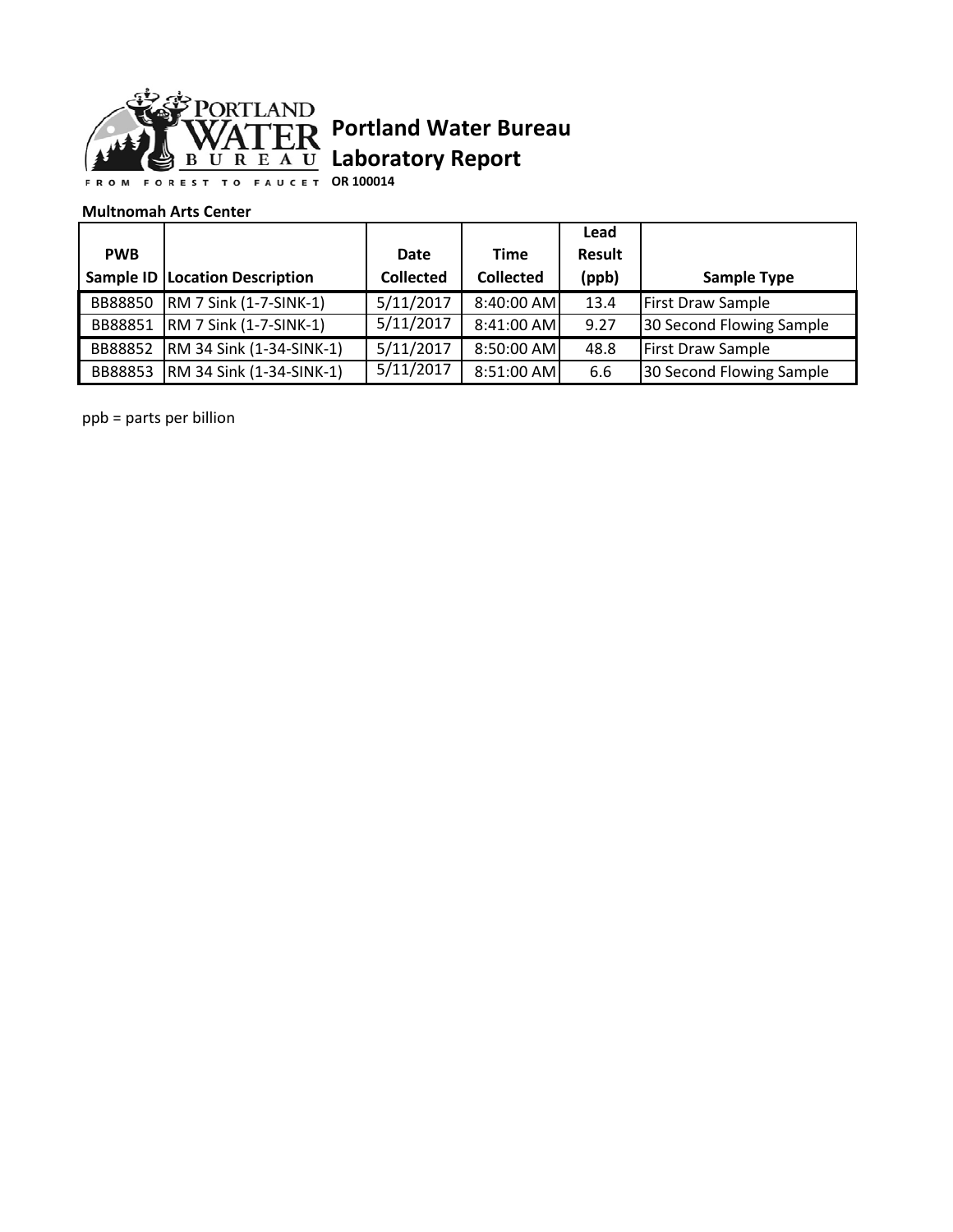

Nick Fish, Commissioner Michael Stuhr, P.E., Administrator

1120 SW 5th Avenue, Room 600 Portland, Oregon 97204-1926 Information: 503-823-7404 www.portlandoregon.gov/water



April 6, 2017

Chris Silkie, PE, LEED AP, CEM Asset Management Program Manager Portland Parks & Recreation 6437 SE Division St, Suite 416 Portland, OR 97206

RE: Sample Results for Multnomah Arts Center

Dear Chris,

Attached you will find the lead results for the water samples collected at Multnomah Arts Center on March 22, 2017. Samples were collected in accordance with the protocol outlined in the EPA Technical Guidance, *3Ts for Reducing Lead in Drinking Water in Schools*. The samples were subsequently analyzed at the Portland Water Bureau Laboratory via EPA Method 200.8, an approved method for the analysis of lead in drinking water.

The EPA recommends follow-up testing if lead concentrations in any sample exceeds 20 parts per billion (ppb) to pinpoint the source(s) of lead contamination in your facility. Steps should be taken to mitigate elevated lead levels. Potential mitigation strategies, as well as sampling protocols, are outlined in the EPA guidance - *3Ts for Reducing Lead in Drinking Water in Schools*.

We encourage you to share these results with the public as soon as possible.

Please let us know if you have any questions on these results or any of the other information provided here.

Sincerely,

Yone Akagi, PE Water Quality Compliance Manager

To help ensure equal access to City programs, services, and activities, the City of Portland will provide translation, reasonably modify policies/procedures and provide auxiliary aids/services/alternative formats to persons with disabilities. For accommodations, translations and interpretations, complaints, and additional information, contact 503-823-1058, use City TTY 503-823-6868, use Oregon Relay Service: 711, or visi[t the City's Civil Rights Title VI & ADA Title II web site.](http://www.portlandoregon.gov/oehr/66458)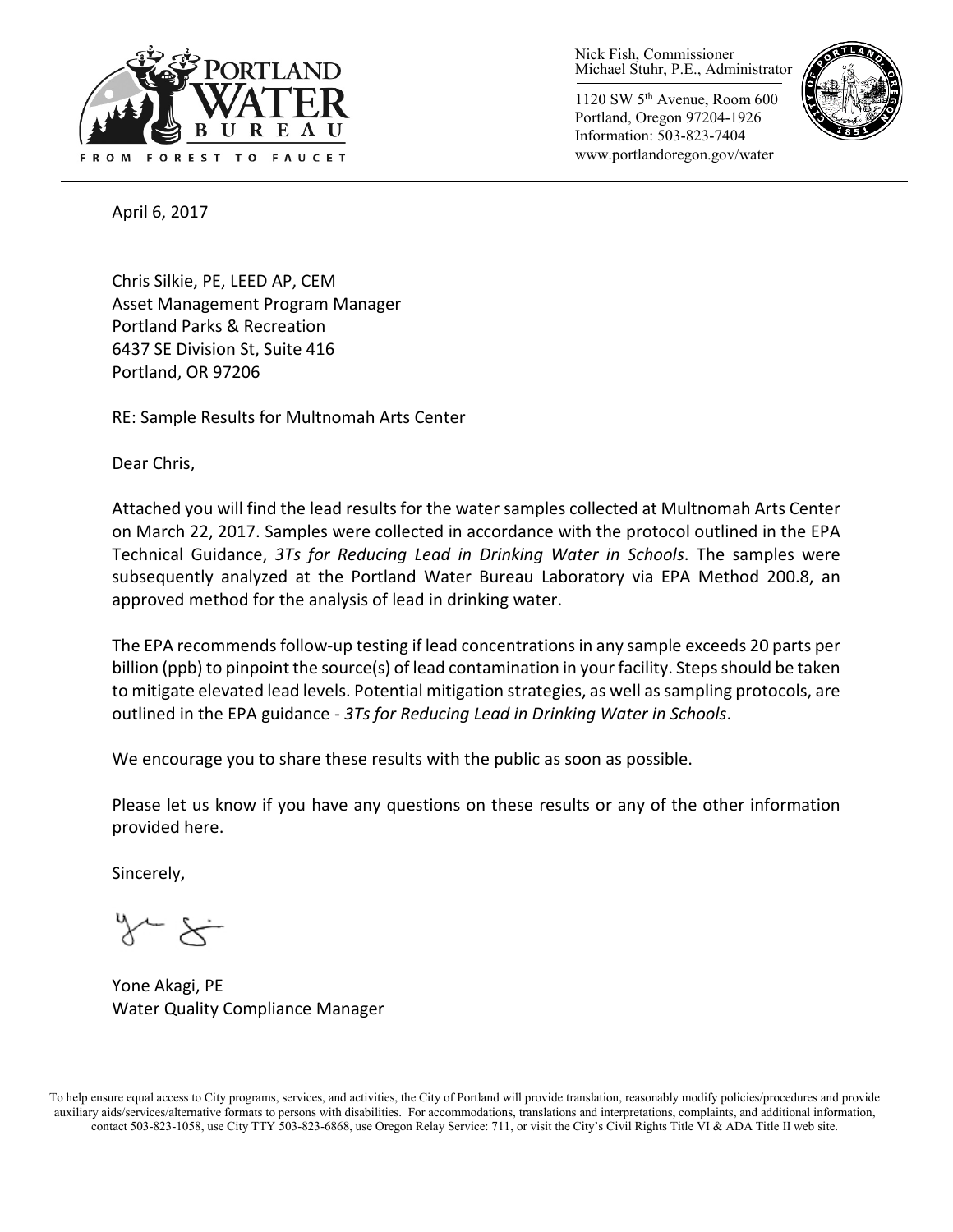

**OR 100014**

**Multnomah Arts Center**

| <b>PWB</b> |                                                           | Date             | Time             | Lead   |
|------------|-----------------------------------------------------------|------------------|------------------|--------|
|            | <b>Sample ID   Location Description</b>                   | <b>Collected</b> | <b>Collected</b> | (ppb)  |
| BB85954    | RM 22 East Wall Dish Sink (1-KIT-SINK-4)                  | 3/22/2017        | 7:05:00 AM       | 0.77   |
| BB85955    | RM 22 East Wall Stand Alone Spigot (1-KIT-SINK-5)         | 3/22/2017        | 7:06:00 AM       | 7.69   |
| BB85956    | Hallway Fountain between RM 22 & 24 - Left (1-HALL-DF-5)  | 3/22/2017        | 7:02:00 AM       | < 0.05 |
| BB85957    | Hallway Fountain between RM 22 & 24 - Right (1-HALL-DF-6) | 3/22/2017        | 7:03:00 AM       | < 0.05 |
| BB85958    | RM 24 Sink (1-24-SINK-1)                                  | 3/22/2017        | 7:00:00 AM       | 0.93   |
| BB85959    | Hallway Fountain across from RM 40 - Left (1-HALL-DF-3)   | 3/22/2017        | 7:08:00 AM       | < 0.05 |
| BB85960    | Hallway Fountain across from RM 40 - Right (1-HALL-DF-4)  | 3/22/2017        | 7:09:00 AM       | < 0.05 |
| BB85961    | RM 27 Sink (1-27-SINK-1)                                  | 3/22/2017        | 7:11:00 AM       | 8.24   |
| BB85962    | RM 30 Sink (1-30-SINK-1)                                  | 3/22/2017        | 7:15:00 AM       | 10.2   |
| BB85963    | RM 31 Sink (1-31-LAV-1)                                   | 3/22/2017        | 7:16:00 AM       | 0.49   |
| BB85964    | RM 32 Sink (1-32-SINK-1)                                  | 3/22/2017        | 7:17:00 AM       | 3.03   |
| BB85965    | RM 33 Sink (1-33-SINK-1)                                  | 3/22/2017        | 7:19:00 AM       | 2.89   |
| BB85966    | Hallway Fountain between RM 33 & 34 - Left (1-HALL-DF-2)  | 3/22/2017        | 7:21:00 AM       | 0.062  |
| BB85967    | Hallway Fountain between RM 33 & 34 - Right (1-HALL-DF-1) | 3/22/2017        | 7:22:00 AM       | < 0.05 |
| BB85968    | RM 34 Sink (1-34-SINK-1)                                  | 3/22/2017        | 7:23:00 AM       | 40.1   |
| BB85969    | RM 35 Sink (1-35-SINK-1)                                  | 3/22/2017        | 7:25:00 AM       | 8.3    |
| BB85970    | RM 38 Sink (1-38-SINK-1)                                  | 3/22/2017        | 7:27:00 AM       | 5.01   |
| BB85971    | RM 39 Sink (1-39-SINK-1)                                  | 3/22/2017        | 7:29:00 AM       | 0.49   |
| BB85972    | RM 41 Kitchen Sink (1-41KT-SINK-1)                        | 3/22/2017        | 7:32:00 AM       | 6.91   |
| BB85973    | RM 2 Sink (1-2KT-SINK-1)                                  | 3/22/2017        | 7:34:00 AM       | 2.28   |
| BB85974    | RM 5 Sink (1-5-SINK-1)                                    | 3/22/2017        | 7:36:00 AM       | 5.2    |
| BB85975    | RM 7 Sink (1-7-SINK-1)                                    | 3/22/2017        | 7:39:00 AM       | 28.3   |
| BB85976    | RM 9 Sink - Left (1-9-SINK-1)                             | 3/22/2017        | 7:40:00 AM       | 2.52   |
| BB85977    | RM 9 Sink - Right (1-9-SINK-2)                            | 3/22/2017        | 7:41:00 AM       | 1.07   |
| BB85978    | RM 10 Sink (1-10-SINK-1)                                  | 3/22/2017        | 7:43:00 AM       | 2.67   |
| BB85979    | West Hallway Fountain-Left (1-HALL-DF-7)                  | 3/22/2017        | 7:47:00 AM       | < 0.05 |
| BB85980    | West Hallway Fountain - Right (1-HALL-DF-8)               | 3/22/2017        | 7:48:00 AM       | < 0.05 |
| BB85981    | West Hallway Fountain - Bottle Filler (1-HALL-BF-8)       | 3/22/2017        | 7:48:00 AM       | < 0.05 |
| BB85982    | RM 18b Basement Sink (B-18-SINK-1)                        | 3/22/2017        | 7:50:00 AM       | 10.1   |
| BB85983    | Outside Drinking Fountain (1-OUT-DF-1)                    | 3/22/2017        | 8:25:00 AM       | 0.85   |
| BB85984    | RM 14 - Left Sink (1-14-SINK-1)                           | 3/22/2017        | 8:03:00 AM       | 1.04   |
| BB85985    | RM 14 - Right Sink (1-14-SINK-2)                          | 3/22/2017        | 8:04:00 AM       | 1.06   |
| BB85986    | RM 13 - Left Sink (1-13-SINK-1)                           | 3/22/2017        | 7:57:00 AM       | 1.94   |
| BB85987    | RM 13 - Center Sink (1-13-SINK-2)                         | 3/22/2017        | 7:58:00 AM       | 0.85   |
| BB85988    | RM 13 - Right Sink (1-13-SINK-3)                          | 3/22/2017        | 7:59:00 AM       | 1.11   |
| BB85989    | Glaze Mix Sink - Near RM 13 (1-13-GSINK-1)                | 3/22/2017        | 8:01:00 AM       | 1.21   |
| BB85990    | RM 12 Sink (1-12-SINK-1)                                  | 3/22/2017        | 8:06:00 AM       | 1.27   |
| BB85991    | Cottage 1 Main RM Sink (1-COT1-SINK-1)                    | 3/22/2017        | 8:22:00 AM       | 2.41   |
| BB85992    | Cottage 2 Main RM Sink (1-COT2-SINK-1)                    | 3/22/2017        | 8:19:00 AM       | 2.26   |
| BB85993    | Cottage 3 Office Sink (1-COT3-SINK-1)                     | 3/22/2017        | 8:17:00 AM       | 13     |
| BB85994    | Cottage 4 Sink (1-COT4-SINK-1)                            | 3/22/2017        | 8:14:00 AM       | 6.3    |
| BB85995    | Cottage 5 Sink (1-COT5-SINK-1)                            | 3/22/2017        | 8:12:00 AM       | 3.23   |
| BB85996    | Cottage 6 Sink - Right (1-COT6-SINK-2)                    | 3/22/2017        | 8:10:00 AM       | 1.62   |

ppb = parts per billion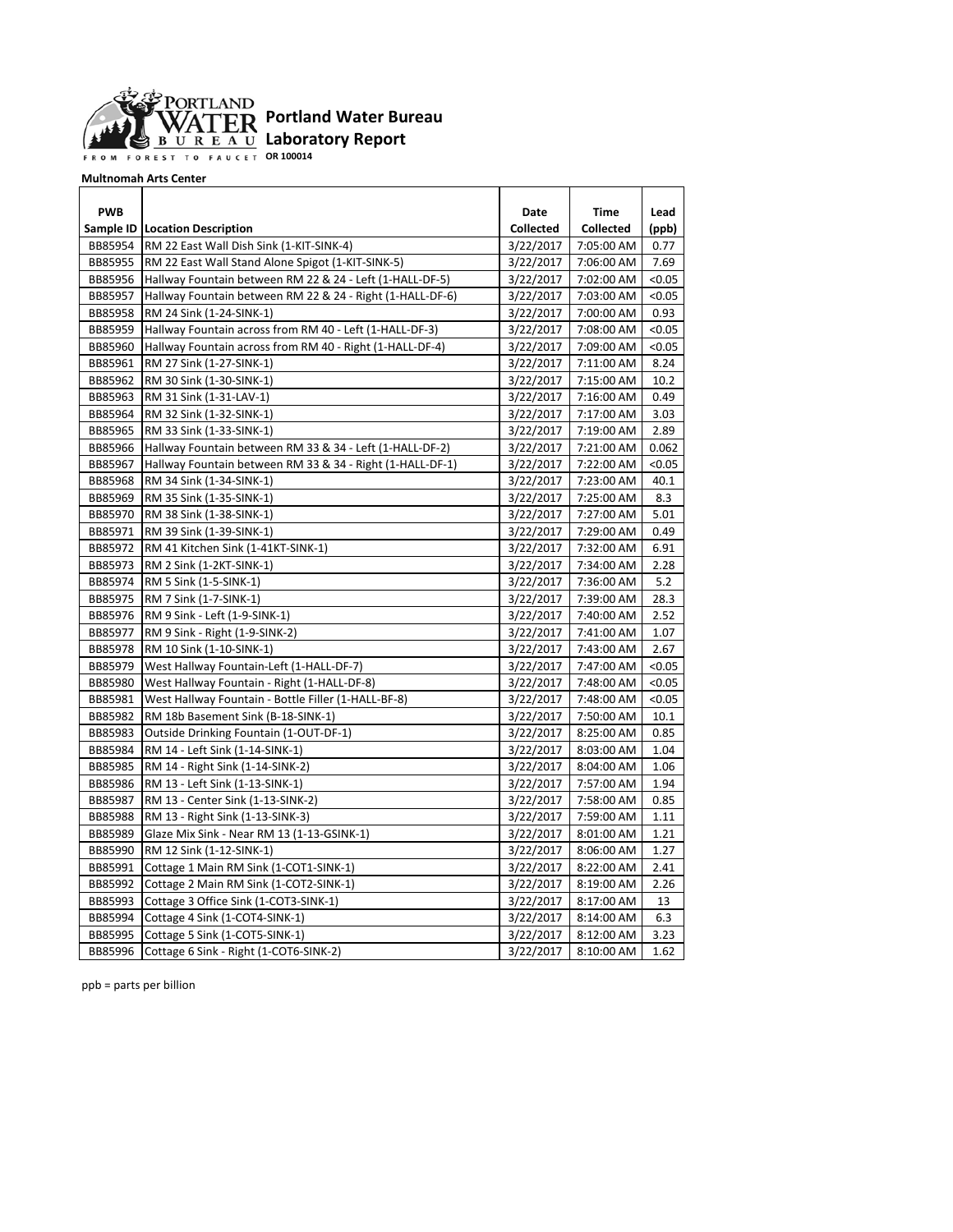

## **Portland Water Bureau Laboratory'Report**

*Test results from June 2016*

|           |                     |                                                            |                  |                  |       | <b>Standing</b> |
|-----------|---------------------|------------------------------------------------------------|------------------|------------------|-------|-----------------|
|           |                     |                                                            | <b>Date</b>      | <b>Time</b>      | Lead  | <b>Time</b>     |
| Sample ID | <b>Facility</b>     | <b>Location Description</b>                                | <b>Collected</b> | <b>Collected</b> | (ppb) | (hours)         |
| BB64671   | Multnomah Arts Ctr. | RM 22 North Wall Dish Sink (1-KIT-SINK-1)                  | 6/9/16           | 6:36:00 AM       | 1.05  | 10.35           |
| BB64672   | Multnomah Arts Ctr. | RM 22 North Hand Sink (1-KIT-SINK-2)                       | 6/9/16           | 6:37:00 AM       | 12.4  | 10.28           |
| BB64673   | Multnomah Arts Ctr. | RM 22 Bathroom Sink (1-KTRR-LAV-1)                         | 6/9/16           | 6:38:00 AM       | 3.57  | 10.3            |
| BB64674   | Multnomah Arts Ctr. | RM 22 East Wall Dish Sink (1-KIT-SINK-4)                   | 6/9/16           | 6:39:00 AM       | 30.4  | 10.37           |
| BB64675   | Multnomah Arts Ctr. | RM 22 East Wall Stand Alone Spigot (1-KIT-SINK-5)          | 6/9/16           | 6:40:00 AM       | 8.91  | 10.38           |
| BB64676   | Multnomah Arts Ctr. | East Front Women's Bathroom - Left Spigot (1-WRRE-LAV-1)   | 6/9/16           | 6:43:00 AM       | 7.93  | 10.35           |
| BB64677   | Multnomah Arts Ctr. | East Front Women's Bathroom - Center Spigot (1-WRRE-LAV-2) | 6/9/16           | 6:44:00 AM       | 2.96  | 10.03           |
| BB64678   | Multnomah Arts Ctr. | East Front Women's Bathroom - Right Spigot (1-WRRE-LAV-3)  | 6/9/16           | 6:45:00 AM       | 2.68  | 10              |
| BB64679   | Multnomah Arts Ctr. | East Front Men's Bathroom - Left Spigot (1-MRRE-LAV-1)     | 6/9/16           | 6:47:00 AM       | 10.2  | 10.12           |
| BB64680   | Multnomah Arts Ctr. | East Front Men's Bathroom - Center Spigot (1-MRRE-LAV-2)   | 6/9/16           | 6:48:00 AM       | 7.12  | 10.13           |
| BB64681   | Multnomah Arts Ctr. | East Front Men's Bathroom - Right Spigot (1-MRRE-LAV-3)    | 6/9/16           | 6:49:00 AM       | 8.2   | 10.15           |
| BB64682   | Multnomah Arts Ctr. | RM 26 Sink (1-26-SINK-1)                                   | 6/9/16           | 6:50:00 AM       | 80.5  | 10.75           |
| BB64683   | Multnomah Arts Ctr. | RM 27 Sink (1-27-SINK-1)                                   | 6/9/16           | 6:51:00 AM       | 6.33  | 10.78           |
| BB64684   | Multnomah Arts Ctr. | RM 27 Fountain (1-27-DF-1)                                 | 6/9/16           | 6:52:00 AM       | 28.3  | 10.8            |
| BB64685   | Multnomah Arts Ctr. | Faculty Bathroom Sink - Cold Faucet (1-RREH-LAV-1)         | 6/9/16           | 6:54:00 AM       | 4.7   | 10.78           |
| BB64686   | Multnomah Arts Ctr. | East Hall Men's Bathroom (1-RRSE-LAV-1)                    | 6/9/16           | 6:57:00 AM       | 2.06  | 10.42           |
| BB64687   | Multnomah Arts Ctr. | East Hall Women's Bathroom (1-RRSE-LAV-2)                  | 6/9/16           | 6:58:00 AM       | 2.24  | 10.43           |
| BB64688   | Multnomah Arts Ctr. | RM 29 Closet Sink (1-29-SINK-1)                            | 6/9/16           | 7:01:00 AM       | 447   |                 |
| BB64689   | Multnomah Arts Ctr. | RM 31 Sink (1-31-LAV-1)                                    | 6/9/16           | 7:03:00 AM       | 1.15  | 11.22           |
| BB64690   | Multnomah Arts Ctr. | RM 32 Sink (1-32-SINK-1)                                   | 6/9/16           | 7:04:00 AM       | 5.25  | 11.22           |
| BB64691   | Multnomah Arts Ctr. | RM 33 Sink (1-33-SINK-1)                                   | 6/9/16           | 7:05:00 AM       | 91.2  | 8 to 18         |
| BB64692   | Multnomah Arts Ctr. | RM 34 Sink (1-34-SINK-1)                                   | 6/9/16           | 7:09:00 AM       | 61.6  | 11.15           |
| BB64693   | Multnomah Arts Ctr. | RM 35 Sink (1-35-SINK-1)                                   | 6/9/16           | 7:12:00 AM       | 9.17  | 10.72           |
| BB64694   | Multnomah Arts Ctr. | RM 37 Sink (1-37-SINK-1)                                   | 6/9/16           | 7:15:00 AM       | 24.7  | 11.22           |
| BB64695   | Multnomah Arts Ctr. | RM 38 Sink (1-38-SINK-1)                                   | 6/9/16           | 7:16:00 AM       | 8.26  | 9.65            |
| BB64696   | Multnomah Arts Ctr. | RM 39 Sink (1-39-SINK-1)                                   | 6/9/16           | 7:18:00 AM       | 0.63  | 10.63           |
| BB64697   | Multnomah Arts Ctr. | RM 41 Sink - Cold Faucet (1-41RR-LAV-1)                    | 6/9/16           | 7:20:00 AM       | 8     | 10.53           |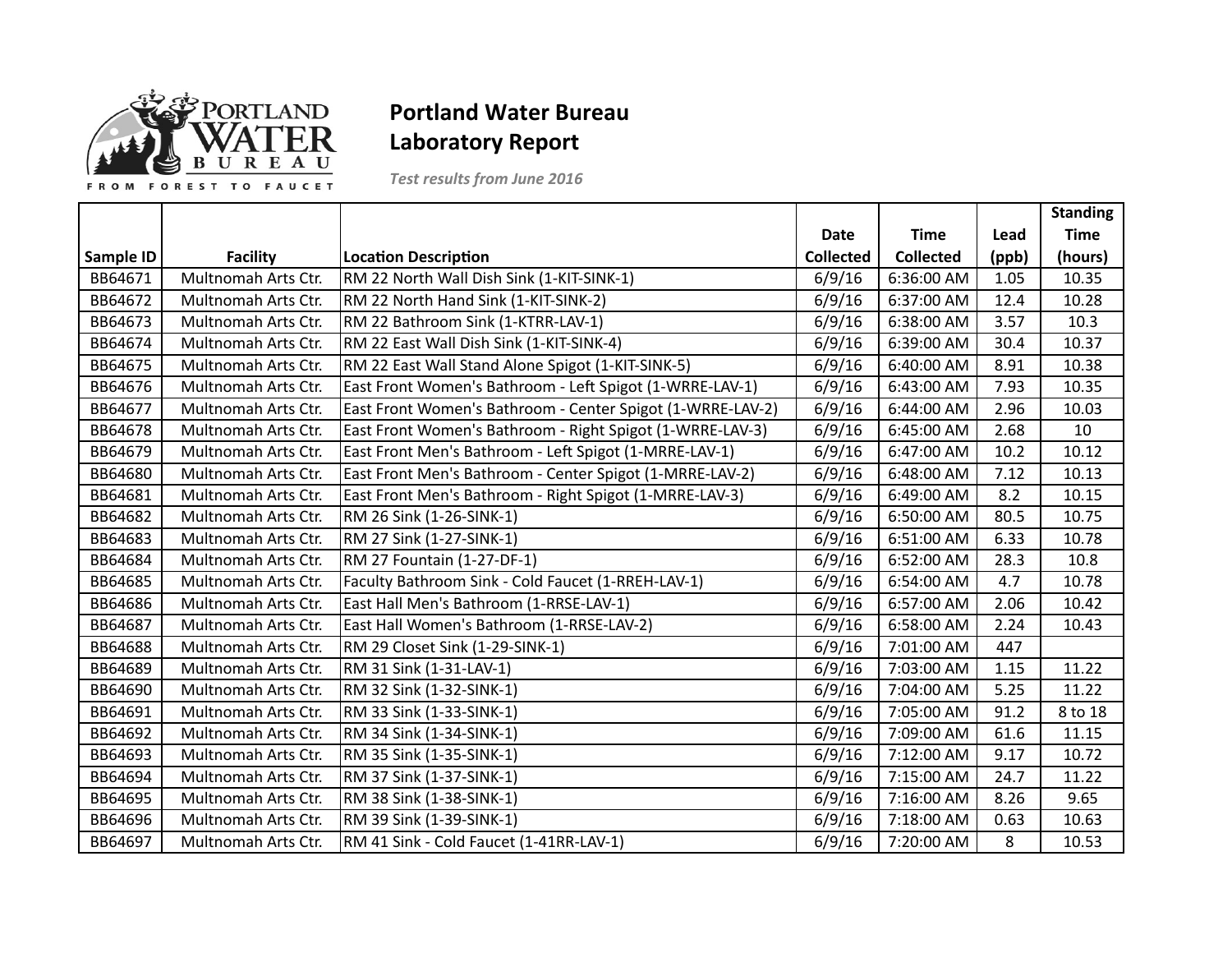|           |                     |                                                      |                  |                  |       | <b>Standing</b> |
|-----------|---------------------|------------------------------------------------------|------------------|------------------|-------|-----------------|
|           |                     |                                                      | <b>Date</b>      | <b>Time</b>      | Lead  | <b>Time</b>     |
| Sample ID | <b>Facility</b>     | <b>Location Description</b>                          | <b>Collected</b> | <b>Collected</b> | (ppb) | (hours)         |
| BB64698   | Multnomah Arts Ctr. | RM 41 Kitchen Sink (1-41KT-SINK-1)                   | 6/9/16           | 7:21:00 AM       | 10.5  | 10.57           |
| BB64699   | Multnomah Arts Ctr. | RM 2 Sink (1-2KT-SINK-1)                             | 6/9/16           | 7:24:00 AM       | 5.93  | 8 to 18         |
| BB64700   | Multnomah Arts Ctr. | RM 5 Sink (1-5-SINK-1)                               | 6/9/16           | 7:26:00 AM       | 9.82  | 13.6            |
| BB64701   | Multnomah Arts Ctr. | RM 7 Sink (1-7-SINK-1)                               | 6/9/16           | 7:28:00 AM       | 15.8  | 14              |
| BB64702   | Multnomah Arts Ctr. | RM 9 Sink - Left (1-9-SINK-1)                        | 6/9/16           | 7:29:00 AM       | 5.18  | 14.37           |
| BB64703   | Multnomah Arts Ctr. | RM 9 Sink - Right (1-9-SINK-2)                       | 6/9/16           | 7:30:00 AM       | 1.86  | 14.35           |
| BB64704   | Multnomah Arts Ctr. | RM 10 Sink (1-10-SINK-1)                             | 6/9/16           | 7:31:00 AM       | 11.2  | 14.27           |
| BB64705   | Multnomah Arts Ctr. | RM 11 Front Sink (1-11B-SINK-1)                      | 6/9/16           | 7:33:00 AM       | 54.5  | 16.35           |
| BB64706   | Multnomah Arts Ctr. | RM 11 Back Sink (1-11A-SINK-1)                       | 6/9/16           | 7:34:00 AM       | 22.3  | 16.35           |
| BB64707   | Multnomah Arts Ctr. | Janitor Closet Sink - Near DRK RM (1-CLOS-SINK-1)    | 6/9/16           | 7:35:00 AM       | 7.11  | 16.08           |
| BB64708   | Multnomah Arts Ctr. | West Men's Bathroom - Left Spigot (1-MRRW-LAV-1)     | 6/9/16           | 7:37:00 AM       | 9.86  | 9.95            |
| BB64709   | Multnomah Arts Ctr. | West Men's Bathroom - Center Spigot (1-MRRW-LAV-2)   | 6/9/16           | 7:37:00 AM       | 3.24  | 9.95            |
| BB64710   | Multnomah Arts Ctr. | West Men's Bathroom - Right Spigot (1-MRRW-LAV-3)    | 6/9/16           | 7:37:00 AM       | 3.02  | 9.95            |
| BB64711   | Multnomah Arts Ctr. | West Women's Bathroom - Left Spigot (1-WRRW-LAV-1)   | 6/9/16           | 7:38:00 AM       | 8.56  | 9.98            |
| BB64712   | Multnomah Arts Ctr. | West Women's Bathroom - Center Spigot (1-WRRW-LAV-2) | 6/9/16           | 7:39:00 AM       | 3.94  | 10              |
| BB64713   | Multnomah Arts Ctr. | West Women's Bathroom - Right Spigot (1-WRRW-LAV-3)  | 6/9/16           | 7:39:00 AM       | 3.57  | 10              |
| BB64714   | Multnomah Arts Ctr. | West Hallway Fountain-Left (1-HALL-DF-6)             | 6/9/16           | 7:41:00 AM       | 0.3   | 16.15           |
| BB64715   | Multnomah Arts Ctr. | West Hallway Fountain - Right (1-HALL-DF-7)          | 6/9/16           | 7:41:00 AM       | 0.27  | 16.15           |
| BB64716   | Multnomah Arts Ctr. | West Hallway Fountain - Bottle Filler (1-HALL-DF-8)  | 6/9/16           | 7:41:00 AM       | 0.34  | 16.15           |
| BB64717   | Multnomah Arts Ctr. | RM 18 Backstage Sink (1-RSS-LAV-1)                   | 6/9/16           | 7:44:00 AM       | 18.5  | 16.1            |
| BB64718   | Multnomah Arts Ctr. | RM 18b Basement Sink (B-18-SINK-1)                   | 6/9/16           | 7:45:00 AM       | 24.1  | 16.12           |
| BB64719   | Multnomah Arts Ctr. | Outside Bathroom Sink (1-OUT-LAV-1)                  | 6/9/16           | 7:48:00 AM       | 7.04  | 8 to 18         |
| BB64720   | Multnomah Arts Ctr. | RM 12 Sink (1-12-SINK-1)                             | 6/9/16           | 7:49:00 AM       | 4.1   | 14.08           |
| BB64721   | Multnomah Arts Ctr. | Glaze Mix Sink - Near RM 13 (1-13-GSINK-1)           | 6/9/16           | 7:50:00 AM       | 3.15  | 10.85           |
| BB64722   | Multnomah Arts Ctr. | RM 13 - Left Sink (1-13-SINK-1)                      | 6/9/16           | 7:52:00 AM       | 0.87  | 10.92           |
| BB64723   | Multnomah Arts Ctr. | RM 13 - Center Sink (1-13-SINK-2)                    | 6/9/16           | 7:52:00 AM       | 0.97  | 10.92           |
| BB64724   | Multnomah Arts Ctr. | RM 13 - Right Sink (1-13-SINK-3)                     | 6/9/16           | 7:52:00 AM       | 2.33  | 10.92           |
| BB64725   | Multnomah Arts Ctr. | RM 14 - Left Sink (1-14-SINK-1)                      | 6/9/16           | 7:53:00 AM       | 2.9   | 10.98           |
| BB64726   | Multnomah Arts Ctr. | RM 14 - Right Sink (1-14-SINK-2)                     | 6/9/16           | 7:53:00 AM       | 2.94  | 10.98           |
| BB64727   | Multnomah Arts Ctr. | Outside Drinking Fountain (1-OUT-DF-1)               | 6/9/16           | 7:55:00 AM       | 1.85  | 16.5            |
| BB64728   | Multnomah Arts Ctr. | Cottage 1 Main RM Sink (1-COT1-SINK-1)               | 6/9/16           | 8:00:00 AM       | 3.71  | 14.63           |
| BB64729   | Multnomah Arts Ctr. | Cottage 1 Bathroom Sink (1-COT1-LAV-1)               | 6/9/16           | 8:00:00 AM       | 4.72  | 14.6            |
| BB64730   | Multnomah Arts Ctr. | Cottage 2 Main RM Sink (1-COT2-SINK-1)               | 6/9/16           | 8:02:00 AM       | 3.21  | 14.6            |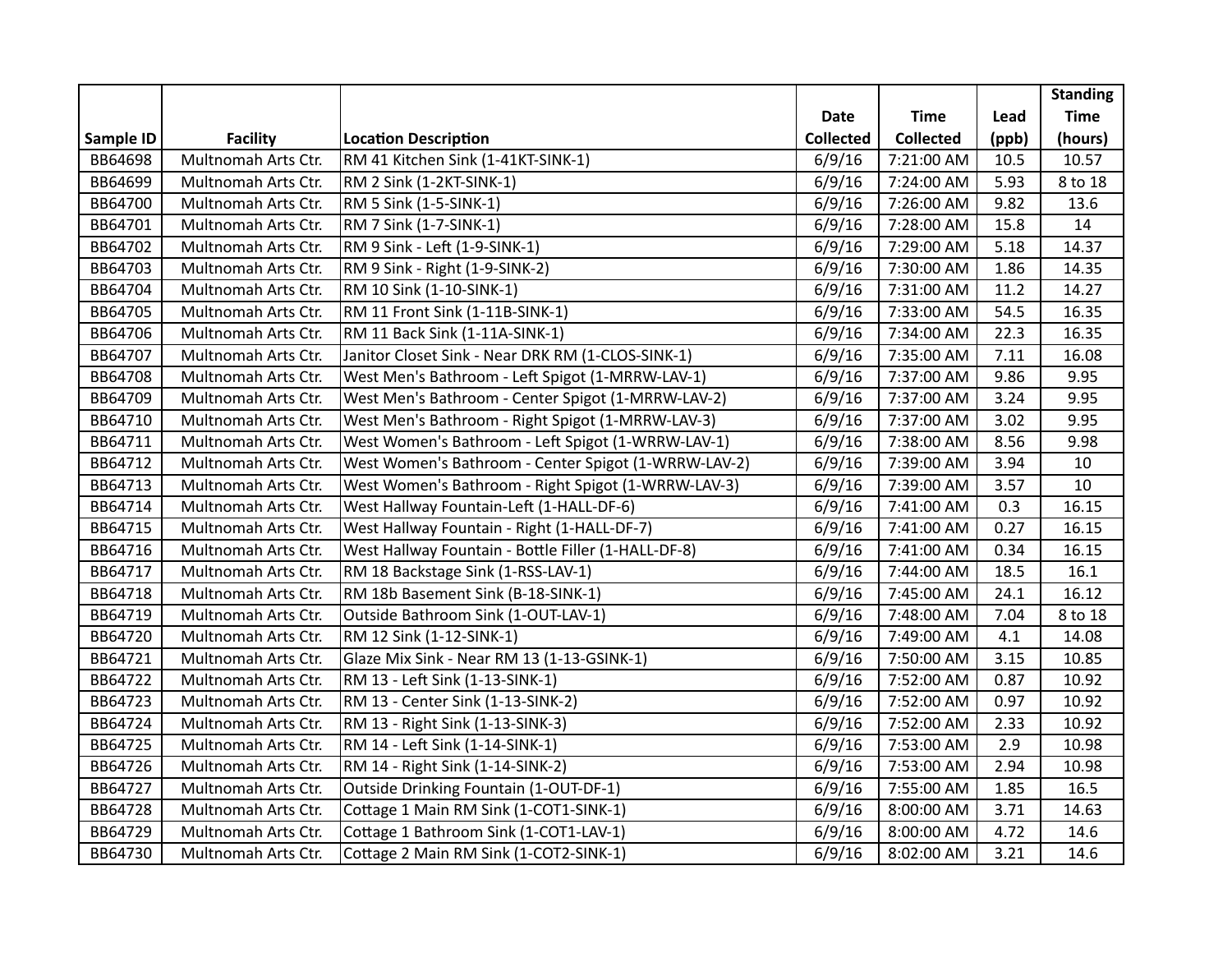|           |                     |                                                          |                  |                  |       | <b>Standing</b> |
|-----------|---------------------|----------------------------------------------------------|------------------|------------------|-------|-----------------|
|           |                     |                                                          | <b>Date</b>      | <b>Time</b>      | Lead  | Time            |
| Sample ID | <b>Facility</b>     | <b>Location Description</b>                              | <b>Collected</b> | <b>Collected</b> | (ppb) | (hours)         |
| BB64731   | Multnomah Arts Ctr. | Cottage 2 Bathroom Sink (1-COT2-LAV-1)                   | 6/9/16           | 8:03:00 AM       | 1.36  | 14.6            |
| BB64732   | Multnomah Arts Ctr. | Cottage 3 Office Sink (1-COT3-SINK-1)                    | 6/9/16           | 8:05:00 AM       | 4.82  | 14.58           |
| BB64733   | Multnomah Arts Ctr. | Cottage 3 Women's Bathroom - Left Sink (1-COT3-WLAV-1)   | 6/9/16           | 8:06:00 AM       | 4.67  | 14.6            |
| BB64734   | Multnomah Arts Ctr. | Cottage 3 Women's Bathroom - Center Sink (1-COT3-WLAV-2) | 6/9/16           | 8:06:00 AM       | 3.13  | 14.6            |
| BB64735   | Multnomah Arts Ctr. | Cottage 3 Women's Bathroom - Right Sink (1-COT3-WLAV-3)  | 6/9/16           | 8:07:00 AM       | 2.3   | 14.62           |
| BB64736   | Multnomah Arts Ctr. | Cottage 3 Janitor Sink (1-COT3-JSINK-1)                  | 6/9/16           | 8:08:00 AM       | 4.12  | 14.58           |
| BB64737   | Multnomah Arts Ctr. | Cottage 3 Men's Bathroom - Left Sink (1-COT3-MLAV-1)     | 6/9/16           | 8:09:00 AM       | 7.07  | 14.57           |
| BB64738   | Multnomah Arts Ctr. | Cottage 3 Men's Bathroom - Center Sink (1-COT3-MLAV-2)   | 6/9/16           | 8:10:00 AM       | 20    | 14.58           |
| BB64739   | Multnomah Arts Ctr. | Cottage 3 Men/s Bathroom - Right Sink (1-COT3-MLAV-3)    | 6/9/16           | 8:10:00 AM       | 3.32  | 14.58           |
| BB64740   | Multnomah Arts Ctr. | Cottage 4 Sink (1-COT4-SINK-1)                           | 6/9/16           | 8:12:00 AM       | 6.23  | 14.55           |
| BB64741   | Multnomah Arts Ctr. | Cottage 5 Sink (1-COT5-SINK-1)                           | 6/9/16           | 8:13:00 AM       | 2.7   | 14.55           |
| BB64742   | Multnomah Arts Ctr. | Cottage 6 Wash Sink - Left (1-COT6-SINK-1)               | 6/9/16           | 8:15:00 AM       | 8.05  | 14.57           |
| BB64743   | Multnomah Arts Ctr. | Cottage 6 Sink - Right (1-COT6-SINK-2)                   | 6/9/16           | 8:15:00 AM       | 8.95  | 14.57           |
| BB64744   | Multnomah Arts Ctr. | RM 22 West Closet Sink (1-KIT-SINK-4)                    | 6/9/16           | 6:35:00 AM       | 13.7  |                 |

 $p$ ppb = parts per billion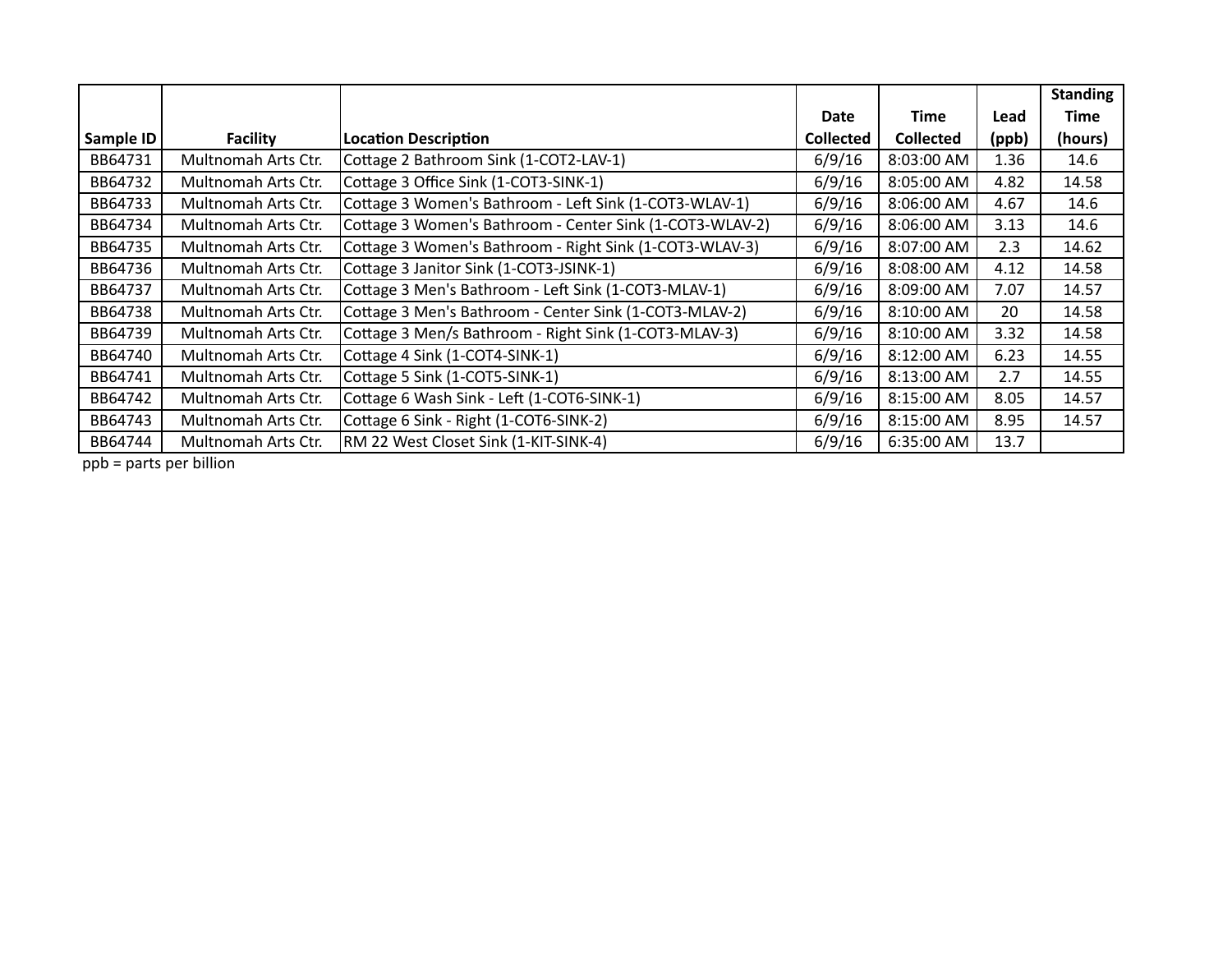### **Multnomah Arts Center water test results – December 2016**

Appendix A: Lead in Drinking Water Sampling Table

| <b>Location Description</b><br>(Water Outlet Code)           | <b>Outlet Common Name</b>                  | <b>First Draw</b><br><b>Results</b><br>(ppb) | Post Screen-<br>Cleaning<br><b>First Draw</b><br>Results (ppb) | Flush<br><b>Results</b><br>(ppb) | Remediation<br>Action                                               | Post<br>Remediation<br><b>First Draw</b><br><b>Results</b><br>(ppb) | Remediation<br>Complete<br>(Y/N) |
|--------------------------------------------------------------|--------------------------------------------|----------------------------------------------|----------------------------------------------------------------|----------------------------------|---------------------------------------------------------------------|---------------------------------------------------------------------|----------------------------------|
| RM 30 Sink (1-30-<br>$SINK-1)$                               | Room 30 - Multi-Purpose<br>Room, Sink      | $20*$                                        | $\mathbf{r}$                                                   | 6.8                              | Replaced fixture                                                    | 6.64                                                                | Y                                |
| RM 18b Basement Sink<br>(B-18-SINK-1)                        | Room 18b Basement<br>Costume Room, Sink    | $24.1*$                                      |                                                                | 6.1                              | Replaced fixture                                                    | 11.8                                                                | Y                                |
| RM 33 Sink<br>$(1-33-SINK-1)$                                | Room 33 - Multi-Purpose<br>Room, Sink      | $91.2*$                                      |                                                                | 7.2                              | Replaced fixture                                                    | 14.5                                                                | Y                                |
| RM 37 Sink<br>$(1-37-SINK-1)$                                | Room 37 - Student<br>Room, Sink            | $24.7*$                                      | 77.9                                                           | 7.3                              | Removed - Sink<br>Not Required                                      |                                                                     | Y                                |
| RM 26 Sink<br>$(1-26-Sink-1)$                                | Room 26 - Weaving,<br>Sink                 | 80.5*                                        | 58.1                                                           | $\overline{4}$                   | Removed - Sink<br>Not Required                                      |                                                                     | Y                                |
| RM 27 Drinking Fountain<br>$(1-27-DF-1)$                     | Room 27 - Weaving,<br>Drinking Fountain    | $28.3*$                                      |                                                                | 238                              | Removed - Drinking<br><b>Fountains Located</b><br>Nearby in Hallway |                                                                     | Y                                |
| RM 29 Closet Sink<br>$(1-29-SINK-1)$                         | Room 29 - Dance Room<br>Closet             | 447*                                         | $\blacksquare$                                                 | 33.2                             | Plumbing Cut &<br>Capped, Fixture<br>Left in Place                  |                                                                     | Y                                |
| RM 22 East Dish Sink<br>$(1-KIT-SINK-4)$                     | Room 22 - Meals On<br>Wheels, Kitchen Sink | $30.4*$                                      | 13.3                                                           | 15.8                             | Clean screen<br>quarterly                                           | 1.57                                                                | Y                                |
| RM 34 Sink<br>$(1-34-SINK-1)$                                | Room 34 - Music Room,<br>Sink              | $61.6*$                                      | 9.34                                                           |                                  | Clean screen<br>quarterly                                           | $\overline{a}$                                                      | Y                                |
| Cottage 3 Men's<br>Bathroom - Center Sink<br>(1-COT3-MLAV-2) | Cottage 3 - Men's<br>Restroom, Center Sink | $20*$                                        | 6.36                                                           |                                  | Clean screen<br>quarterly                                           |                                                                     | Y                                |
| RM 11 Front Sink<br>$(1-11B-SINK-1)$                         | Room 11 - Dark Room,<br>Front Sink         | $54.5*$                                      | $\blacksquare$                                                 | 4.9                              | Sign "Do Not Drink,<br>Not of<br>Consumption"                       |                                                                     | Y                                |